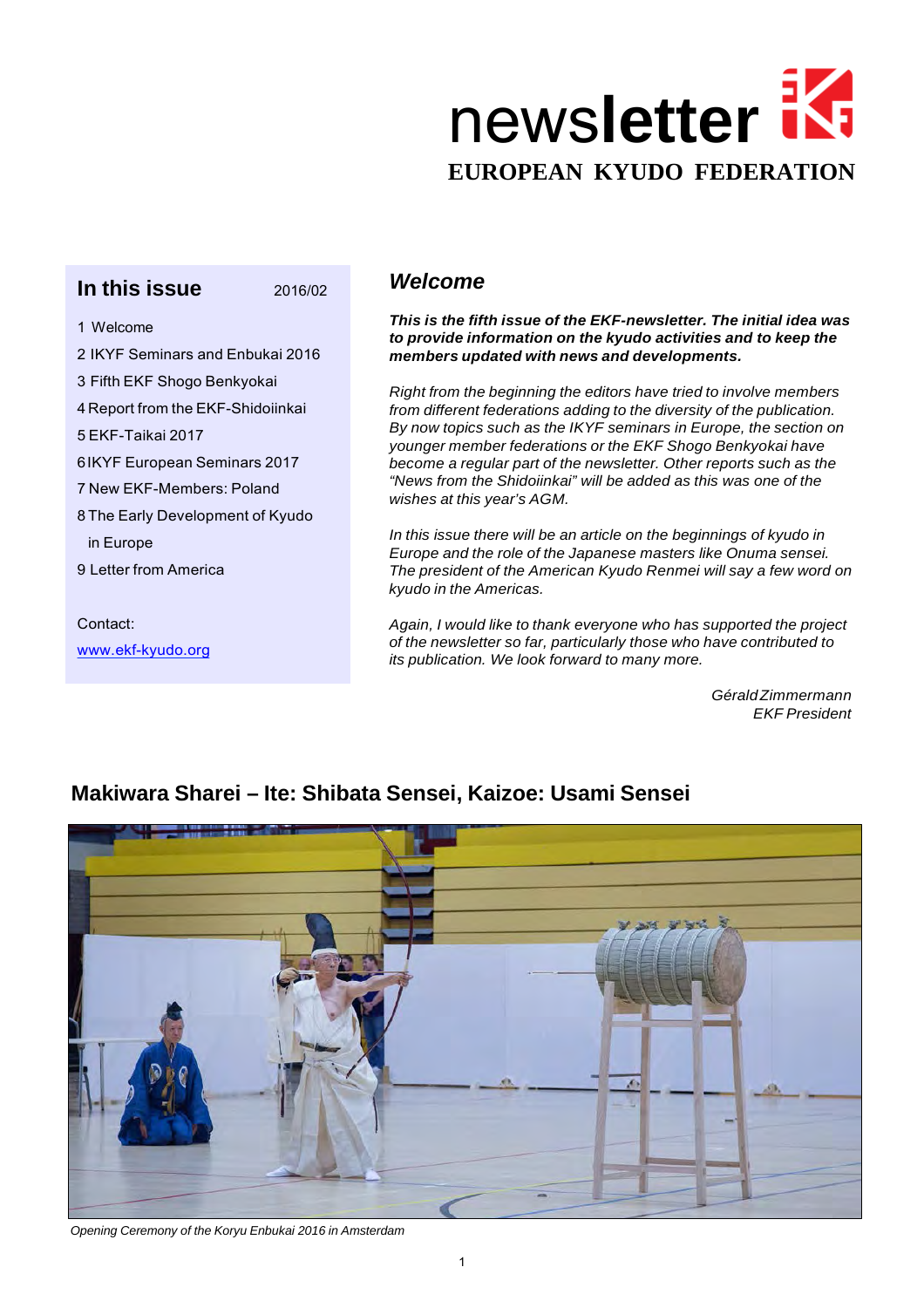## **Successful IKYF Seminar and Enbukai 2016 in Amsterdam**

#### **The 2016 IKYF seminar has been held in Amsterdam, together with an Enbukai on behalf of the 10th year anniversary of the IKYF**.

Looking back at the seminar and Shinsa we can say that cooperation within the EKF has been worthwhile. Thanks to the Swiss and the French connection we could use much existing material from those countries: screens and an azuchi for more than 20 mato. This made a difference in all the necessary preparations.

It must be said that organizing a seminar and Shinsa is a big but not an impossible job. The most important aspect is the venue where you build the dojo. And of course, you need a lot of volunteers who also want to participate in the seminars. In our case more than 30 Dutch members volunteered. Also we were very lucky to find that European Shogo and other European Kyudojin were willing to offer their support on Shinsa and Enbukai and to function in different roles; another example of cooperation on EKF level.



*Waiting for Shinsa*

Organizing an Enbukai is something else. It is a by the ANKF tight regulated event. Lucky for us it was to be a demonstration Enbukai, so the regulations were not as strict as e.g. in Paris. Therefore fewer officials were needed. This put less pressure on especially the participation of kyudojin in the execution of the Enbukai.



*Enbukai – Opening Ceremony*

What was a complex and time consuming job, especially in the preparation of this all, was the celebration of the  $10<sup>th</sup>$  anniversary. With the coming of the Her Imperial Highness princess Hisako Takamado everything had to be prepared to the minute, knowing we had to be flexible at the same time. We were of course very honoured that her Imperial Highness came to the anniversary and to Amsterdam. Her coming to the Enbukai made all the efforts very much worthwhile.



*Demonstration: Satsuma Heki-Ryu Koshiya Hozonkai*

So we had three events in 2 weeks. The organization of this combination of events was rather complex. But during these 2 weeks we met a lot of nice and well behaving participating EKF members. E.g., the employees of Sporthallen-zuid had never met such well behaving and nice people. They said that time after time. It gave us energy to work with and for all these IKyF members. The success of these events is also due to their cooperative behaviour.

> *Jaap Buitink Vice-President of the Kyudo Renmei Nederland*

## **Facts & Figures**

**Enbukai and Seminar Participation**

Enbukai Participants: 135 (Kaichu: 5)

B-Seminar (Sandan & Yondan): 198 A-Seminar (Godan & Shogo): 103

**Shinsa Results**

Shodan: 116/116 (100%) Nidan: 70/77 (91%)

Sandan: 41/103 (40%) Yondan: 22/91 (24%)

Godan: 6/45 (13%)

Rokudan: 2/11 (18%) Renshi: 0/33 (0%)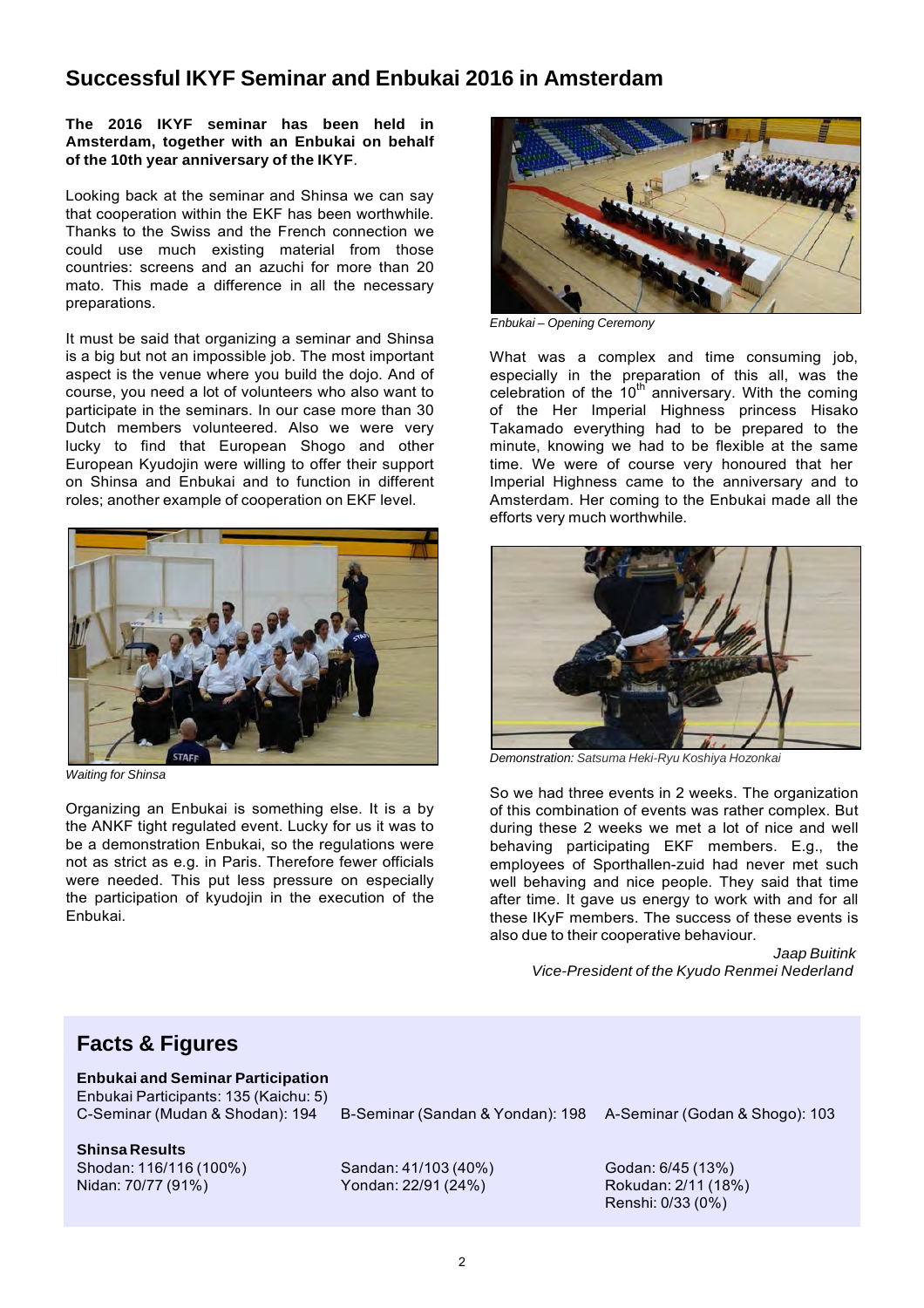## **Fifth EKF Shogo Benkyokai**

**This weekend seminar was led by Tryggvi Sigurdsson Sensei, Kyoshi Nanadan, supported by six of the other EKF holders of the Kyoshi title.**

As another newcomer put it succinctly: "It's a new beginning, like starting at secondary school." An appropriate feeling for those of us newly entitled to take part, and a familiar one in kyudo: the beginner's heart and mind.

The seminar opened under auspiciously blue skies and we were welcomed by Sigurdsson Sensei with a short but profound address about the importance of sincerity in kyudo practice. Gérald Zimmermann, EKF President, then highlighted the doubling in the number of participants since last year's Benkyokai, a positive development for kyudo in Europe. Claude Luzet Sensei, Shidosha at Noisiel and our host for this event, told us this was the second most important event for the dojo since its inauguration attended by Princess Takamado in September 2014.



*EKF Shogo Benkyokai 2016*

Yawatashi was performed by Sigurdsson Sensei, assisted by Hoff Sensei as Daiichi Kaizoe and Oriou Sensei as Daini Kaizoe. It was a demonstration of the beauty of harmony (Chōwa no Bi) which Liam O'Brien Sensei often referred to when giving feedback on ceremonial shooting: three people evolving together on the Shajo as if they trained in this very place every week together.

After we had performed Hitote Gyosha, Sigurdsson Sensei pointed out that, although it is easy to see mistakes when we watch other people shooting, "the heart of the matter is to make the necessary changes in our own shooting". The sincerity of our practice must include addressing technical difficulties.

Over the weekend, we received instruction on the Tenouchi by Sigurdsson Sensei who said it was currently an obsession of his, we practised Tachi Sharei, of which Zimmermann Sensei said the difficulty resided in keeping the form alive when it can appear static, and Luzet Sensei talked about the importance of the written exam (Gakka). Writing about kyudo is an opportunity to display the same attitude as in any aspect of our practice and can support passing or failure.

Presentations were also given on The Origins of Taihai, and on Renshi no Kokorogamae. Throughout the weekend, that same rich seam was running, which helps us recognise kyudo through the personalities and histories of those who generously share their experience with us. Hoff Sensei went back to the origins of the Raiki Shagi from a longer text by Confucius, and Zimmermann Sensei explored principles such as Shu Ha Ri and Shin Gyo So from ANKF / IKYF materials and instruction he had received. The presentations in their own ways both illuminated the purpose of practice: "Find your centre, then adjust to others", said one; "Self-cultivation, which benefits us as individuals, consequently benefits the society in which we live", said the other.

Teaching through demonstration is what O'Brien Sensei believed in and I hope one day to be able to express the same qualities of dedication, patience and sincerity which were demonstrated that weekend.

Luzet Sensei's hospitality kept us replenished with energy to face ourselves in the Dojo, and allowed us to relax in the evening and get to know each other a little better.

Many participants commented on the value of training with people we have known for years, an opportunity to keep those relationships alive and renewed.



*Azuchi and Yamichi – Maku (from right to left):* 和 *(wa :harmony) –* 敬 *(kei: respect)*

It did rain on the Sunday, but the sky cleared before we left, and we said goodbye to the greenest Yamichi shining brightly under a freshly washed blue sky.

> *Claude Le Guyader Renshi Godan, Participant*

*24 and 25 September 2016 From the National Dojo, Noisiel, France [www.ekf-kyudo.org/event-2016-09.html](http://www.ekf-kyudo.org/event-2016-09.html)*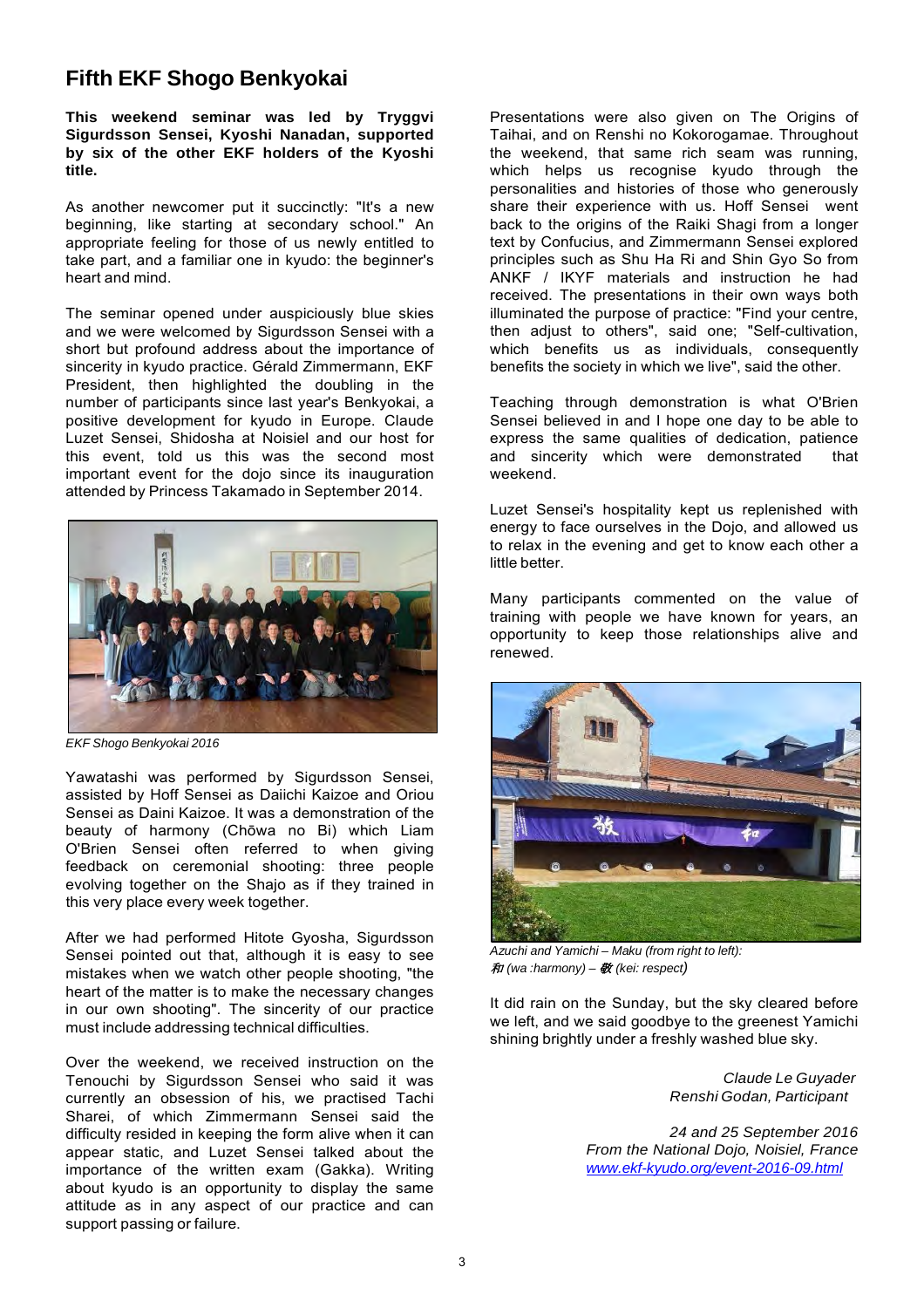## **Report from the EKF-Shidoiinkai**

**The second formal meeting of the EKF-Shidoiinkai was held in the Noisiel-Kyudojo on 23rd of September this year. The meeting was organised the day before the beginning of the two days EKF Shogo-Benkyokai.**

Seven of the eight EKF-Kyoshi attended the meeting but one could not attend for personal reasons. At the meeting various subjects were discussed, amongst those issues related to the practise and teaching of ANKF-kyudo in Europe, the involvement of members of the Shidoiinkai in IKYF seminars in Europe, both as teachers and eventually examiners and the organization of future seminars in Europe. At the request of the EKF-President, Gérald Zimmermann, the following issues were also discussed:

*1. Proposal for the establishment of an arbitration committee with the role of approaching difficulties that might arise in member-federations of the EKF*.

It was decided that Charles-Louis Oriou sensei would draft a proposal for guidelines on how to approach this problem with my help for further discussion within the Shidoiinkai.

*2. Support and involvement of the shidoiinkai and the EKF at IKYF events in general and also in view of the organisation of the 2017 IKYF seminar in the United Kingdom.*

It was decided that the United Kingdom Kyudo Association and the IKYF/ANKF communicate their needs for assistance to EKF/Shidoiinkai and that the EKF would then send out requests for help to its members. A meeting will be held in Tokyo in October with the IKYF to discuss this issue further.

*3. Means to finance the cost involved for teachers from the Shidoiinkai at seminars organized by the EKF.*

Because the cost involved for the teachers at the Shogo-Benkyokai is considerable, and that the EKF has so far only covered a tiny part of this cost, this issue was discussed at the meeting. It is obviously not acceptable that official teachers from the EKF cover the cost for their travelling and lodging expense at events like the one held in Paris in September. It was therefore decided that the numbers of teachers from the EKF would be limited to two to three Kyoshi but also that their cost should be covered by the EKF. The selection process of the teachers will be decided by the Shidoiinkai.

The methods to finance this cost and the consequences for the EKF membership fee were also discussed. It was agreed that this was not a matter for the Shidoiinkai to deal with but rather the EKF-Board.

These are the important issues discussed at our meeting in Paris. The establishment of the Shidoiinkai marks in my view an important milestone in the development of the EKF. The involvement of the most experienced and highest graded kyudojin in Europe in matters related to the further development of kyudo in Europe is indeed important. I want to use this opportunity that thank my fellow members of the Shidoiinkai for their generous contribution the very successful running of the Benkyokai in Paris and the functionning of the Shidoiinkai.

> *TryggviSigurdsson Kyoshi Nanadan Chairman EKF-Shidoiinkai Noisiel, France, 23 September 2016*

### **EKF Taikai 2017 in Frankfurt Germany**

**The 2017 European Kyudo competition will take place in Germany, in Frankfurt am Main, FFM. Apart from Kyudo, being the city of money and the European Central Bank, (ECB) Frankfurt has a lot of interesting things to see, www.frankfurttourismus.de, that you should see at least once in your life. With its geographical position in the center of Europe it's really easy to reach from everywhere.**

A little outside from FFM, the country sports union of<br>Hessen, LSB-Hessen, www.landessportbundwww.landessportbundhessen.de, provides the Taikai location and the accommodation facilities. It's easy to be reached by S-Bahn and car from central station and the airport. The date of the competition has been fixed and will be over the weekend in June, 10th and 11th, in

2017. The exact address is: Otto-Fleck-Schneise 4, 60528 Frankfurt, Germany.



*The venue: LSB-Hessen, Frankfurt*

The sports hall, accommodation and restaurant are all within walking distance so you will not need a car,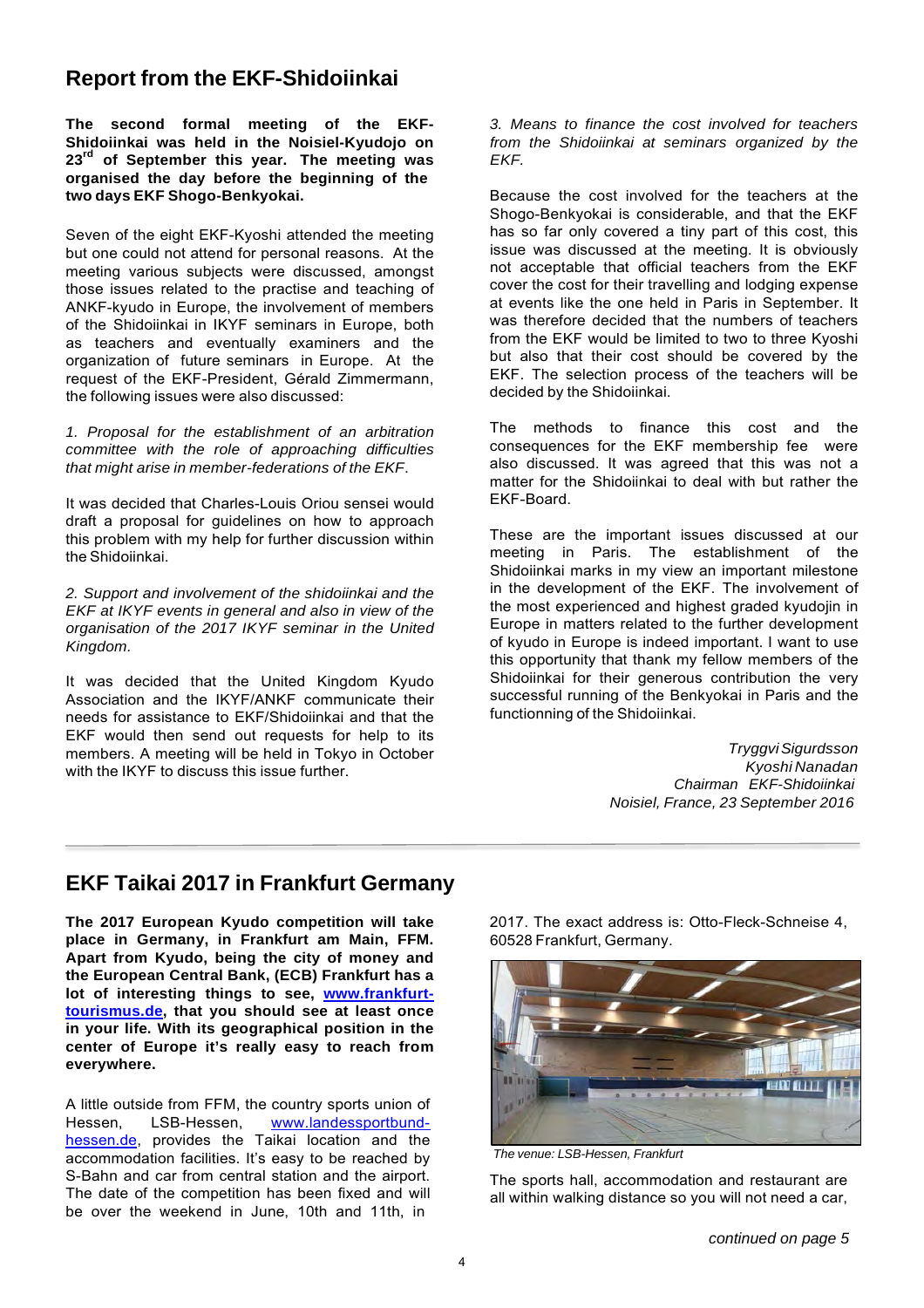nor even an umbrella. It has place for at least 3 teams in one course.

The Kyudojo Frankfurt, [www.kyudo-frankfurt.de,](http://www.kyudo-frankfurt.de/) welcomes you in behalf of the German Kyudo Federation, [www.kyudo.de,](http://www.kyudo.de/) DKyuB, and organizes the Taikai and the accommodations for you. It was founded in the early eighties and has grown to one of the largest dojos in Germany and the largest one in the state of Hessen. Close to 100 members between 11 and 65 years, about a third of which are female, practice Kyudo regularly. The club is very successful in national German competition, this year again it won the fourth time continually the German Team Championship.

Hope you are all doing well and have good progress in your Kyudo practice.

> *Michael Perschke Vice President for Competition German Kyudo Federation*

#### **EKF-Taikai**

The first EKF-Taikai took place in Hamburg in 1989. At that time the event was an individual taikai only. A few years later, the intercity-taikai was added where teams of cities competed against each other. The current mode with a maximum of two teams of three archers per country has been in existence since 2000. The finalists for the individual taikai will be selected from the 20 highest individual scores in the team event.

2015 - Moscow, Russia 2013 - Amsterdam, The Netherlands 2011 - Vienna, Austria 2008 - Stockholm, Sweden 2006 - Cornaredo, Italy 2004 - Hannover, Germany 2002 - Basel, Switzerland 2000 - Paris, France 1997 - Leiden, The Netherlands 1995 - Munich, Germany 1993 - Porvoo, Finland 1991 - St. Laurent-du-Pape, France 1989 - Hamburg, Germany

#### **IKYF European Seminar 2017**

**The IKYF European Seminars 2017 will be held in Telford near Birmingham, Great Britain. This will be the sixth time the United Kingdom Kyudo Association has hosted the European Kyudo Seminars.**

Previous seminars took place either in a national sports centre (Lilleshall in 2013) or at university campuses (Loughborough in 2008 and Canterbury in 1996 and 1997). With the trend of increasing numbers of participants and due to the fact that the national sports centres and university campuses will not be available next year, UKKA has resorted to the international centre in Telford.

The venue is centrally located in the heart of the Midlands and easily reachable via Manchester or Birmingham airports.

Link: <http://www.theinternationalcentretelford.com/>

The facility will provide a hall that is large enough for four shajo. There are three large hotels onsite to guarantee suitable accommodation. UKKA has made provisional bookings of the Telford Exhibition Centre from 10th until 25th of July. The IKYF/ANKF will discuss and decide on the programme and the sequence of the seminars when they meet with the local organisers in Tokyo in October. More details and information will be provided to the EKF members in November.



*Ironbridge Gorge near Telford*

Once again the EKF/IKYF Seminars offer a unique opportunity for participants to develop their practice of kyudo. Members of the United Kingdom Kyudo Federation will work hard to offer the best possible facilities for the practice of kyudo. But such an event is not possible without collective effort of many people. UKKA will be looking not only for interpreters like the hosting federation in 2016, also other tasks will need the cooperation and the support of the EKF member countries.

UKKA is looking forward to welcoming participants to the IKYF seminars from all over Europe in 2017.

> *Ray Dolphin Chairman United Kingdom Kyudo Association*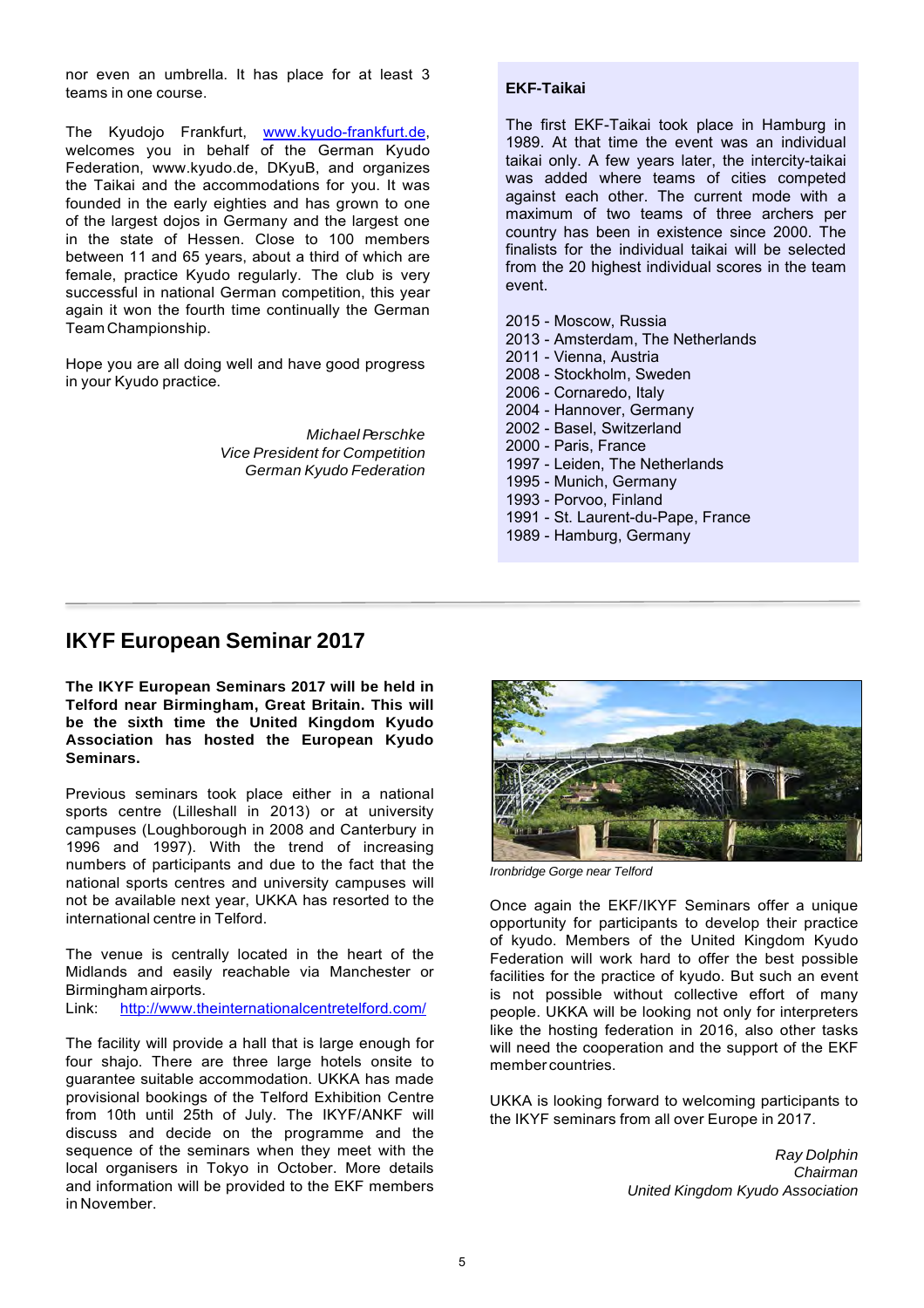### **New EKF Members: History of Kyudo in Poland**

**First documented Kyudo presentations in Poland had been done in the middle of 1990's. After that in 1999 first group of five people started regular Kyudo practice. At the same time one of foreign students from Poland started practicing Kyudo as a member of Kyudo club of Miyazaki University under Sensei Shigenobu Kazuyuki, Kyoshi Nanadan from Miyakonojo.**

In 2001 thanks to a support from Sawada Kinichi sensei, now Hanshi Hachidan the first kyudojin from Poland passed his shodan exam in Japan. Meanwhile in Poland more and more people started to express their interest in Kyudo. Informal groups started their practice thanks to their private contacts with Japanese or European Kyudojin.

In 2007, an event of Japan Week has been held in Warsaw. On this occasion a group of five Hanshi made a Kyudo presentation in Torwar, one of the most famous sport venues in Poland.

The first attempts to create formal Kyudo groups in Poland were done in 2008. It resulted in raising of 3 Kyudo clubs: in Wroclaw (Wrocław Kyudo Association), in Pabianice (Kai Kyudo Club) and in Warsaw (Tametomo Kyudo Club). All three groups exist until now and number of their members is continually growing.



*National Taikai 2016*

Starting in 2008, thanks to support from Austria's Diethard Leopold and Christian Offenbauer, a workshops are been held every year, with participants mainly from Poland and from Czech Republic. Polish participants have also been attending seminars and tournaments held in Vienna. Also in 2008 first polish participant attended EKF Seminar in United Kingdom. From that time on number of participants has been growing and last year in Magglingen 16 of us were taking part in seminars and shinsa.

Polish team has been representing Poland during First Sekai Kyudo Taikai in 2010 in Tokyo. Following

year we were also participating in European Championship in Vienna.

In 2012, members of all three kyudo clubs decided to raise a Polish Kyudo Association (PSK) as a representative body of kyudo community in Poland with headquarters located in Warsaw. Currently, nine female and 16 male members of our national association have their dan grades, with four persons graded yondan, four persons graded sandan, seven persons graded nidan and 10 persons graded shodan.

In 2015, number of kyudo clubs raised to five with Poznan and Cracow as the new locations. Total number of practitioners exceeded 60.

Also in 2015, Poland, represented by PSK became a member of European Kyudo Federation

Other activities financed by a non-profit foundation supported a workshop with the Ogasawara school for etiquette and a seminar lead by Heki Ryu Insai Ha instructor.

2016 is a time for Wroclaw to be a European Capitol of Culture. With support from EU-Japan Fest Japan Committee, PSK had an honour to guest two Hanshis for Kyudo Presentation held in Wroclaw on 24th September. Hanshi Hachidan Toba Hisayuki and Hanshi Hachidan Sawada Kinichi performed Hitotsu Mato Sharei during Budo Matsuri organized by Nami Foundation from Wroclaw. For Toba Sensei this was a second occasion to visit our country after presentation in Warsaw in 2007.



*Seminar with Sawada Sensei and Toba Sensei*

This kind of activities motivates members of our Kyudo society to work on their self-development. We become more and more a team unified by an idea of spreading Kyudo as a way of life in our country.

Lately, four of us have completed a course and got national licenses of archery instructor, issued by Polish Ministry of Sport. As a part of our future plans we consider teaching Kyudo as one of the aspects of archery for example at schools or at the universities.

> *Michal Mazurek Presiden, Polish Kyudo Federation*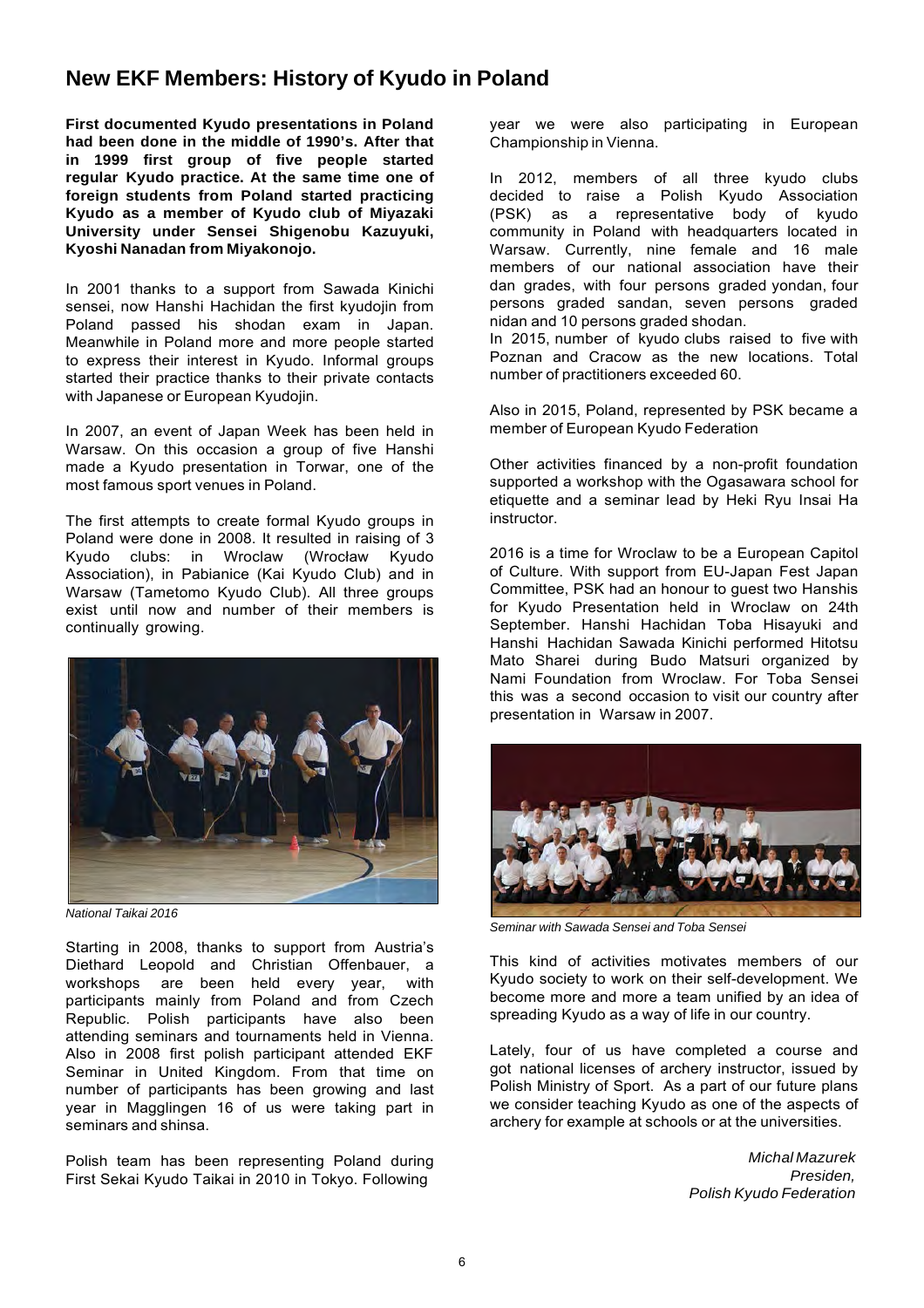# **The Early Development of Kyudo in Europe**

**In the last issue I read with interest the article about the formation of the European Kyudo Federation in 1980.**

I am very proud to have been a part of this process and to have seen the organisation grow and develop over the years. However, as with most organisations, it was built on existing structures and the previous work of individuals. In fact, a European Kyudo association was formed as early as 1970 consisting of the national organisations of France, Sweden and the United Kingdom. Due to the expansion of Kyudo in Europe, it was disbanded in 1980 to make way for the current EKF.

It is important to mention this early part of our history in order to highlight the work of a very significant influence.



*Onuma Sensei in his dojo*

Onuma Hideharu, Hanshi Kudan Dan was the ANKF foreign representative during this period and attended the inauguration in London. He was particularly suited to the role being an accomplished English speaker, an excellent communicator and a person who believed passionately in the value of Kyudo for everybody, regardless of nationality. Besides being an expert practitioner, immersed in the traditions of Kyudo, he was a wonderfully broad minded and rounded human being with a great love for all aspects of life.



*Onuma sensei in kai*

Born in Tokyo in 1910 Onuma Sensei began Kyudo at the age of seven. During his life he became the 15th Grand Master of the Heki Ryu Sekka Ha, studied ceremonial shooting with the Ogasawara Ryu, and after World War Two introduced Western Archery to Japan becoming an expert in that field. In later life he became one of the foremost ANKF teachers. He passed away in 1990. His legacy is preserved by his daughter Mrs Tsutako Onuma, president of Asahi Archery in Tokyo.

From the late 1960's through to the 1980's Onuma sensei made many visits to Europe. He also welcomed and supported visitors to Japan of whom I was one. I started Kyudo in the UK in 1969 and studied in Japan from 1972 to 1975. He was a major influence on many people in the early days and I would like to feel that any record of the development of Kyudo in Europe should acknowledge the debt we owe him.

> *Mike Cundy Renshi Godan*

### **Up-coming events**

2017/06: EKF Taikai 2017 in Frankfurt, Germany 2017/06: EKF AGM in Frankfurt, Germany (before the EKF Taikai) 2017/07: IKYF 2016 European Seminars in Great Britain (tbc) 2017/09: EKF Shogo Benkyokai (tbc)